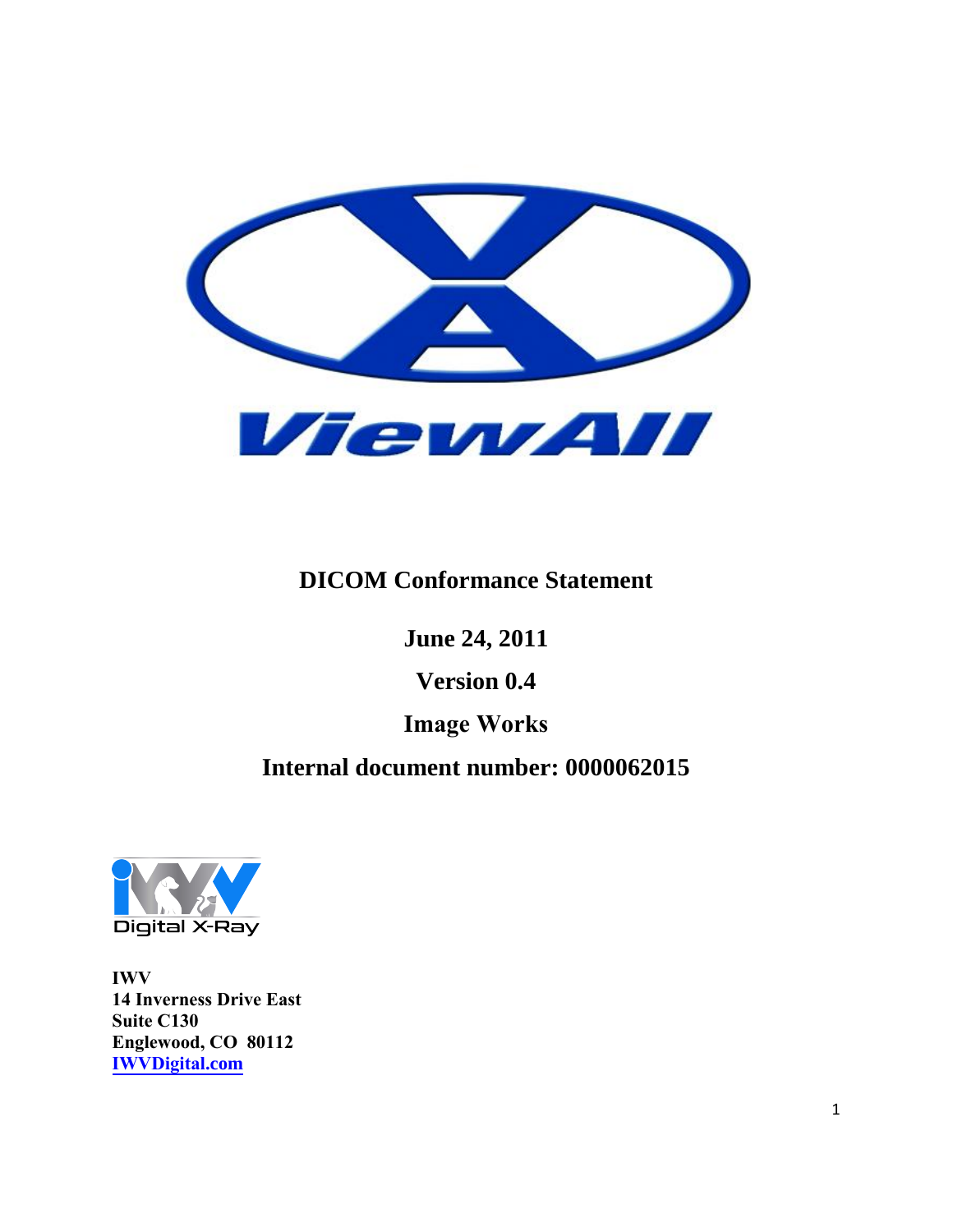# **Revision History**

| <b>Version</b> | Date       | <b>Author/revised by:</b> | <b>Description</b>                                                                             |
|----------------|------------|---------------------------|------------------------------------------------------------------------------------------------|
| 1.0<br>Draft   | 04/11/2008 | Lance C Paulose           | Initial draft of the Dicom conformance<br>statement for the ViewAll software.                  |
| 0.0            | 04/21/2008 | Lance C Paulose           | Updated the document with review comments.                                                     |
| 0.1            | 07/09/2008 | Lance C Paulose           | Updated the SOP Class Information and SOP<br>Specific Conformance - Storage SCU<br>attributes. |
| 0.2            | 07/23/2008 | Lance C Paulose           | Updated the Implementation Class UID value of<br>dcm4che-1.4.11                                |
| 0.3            | 07/10/2009 | Elena daSilva Feroe       | Added the Modality Worklist SCU and DICOM<br>Receiver.                                         |
| 0.4            | 06/24/2011 | J Johnson                 | Update Company Name and Logos.                                                                 |
|                |            |                           | Replaced ViewAll Vet with ViewAll.                                                             |
|                |            |                           | Added Verification C-Echo.                                                                     |
|                |            |                           | <b>Updated Worklist functionality</b>                                                          |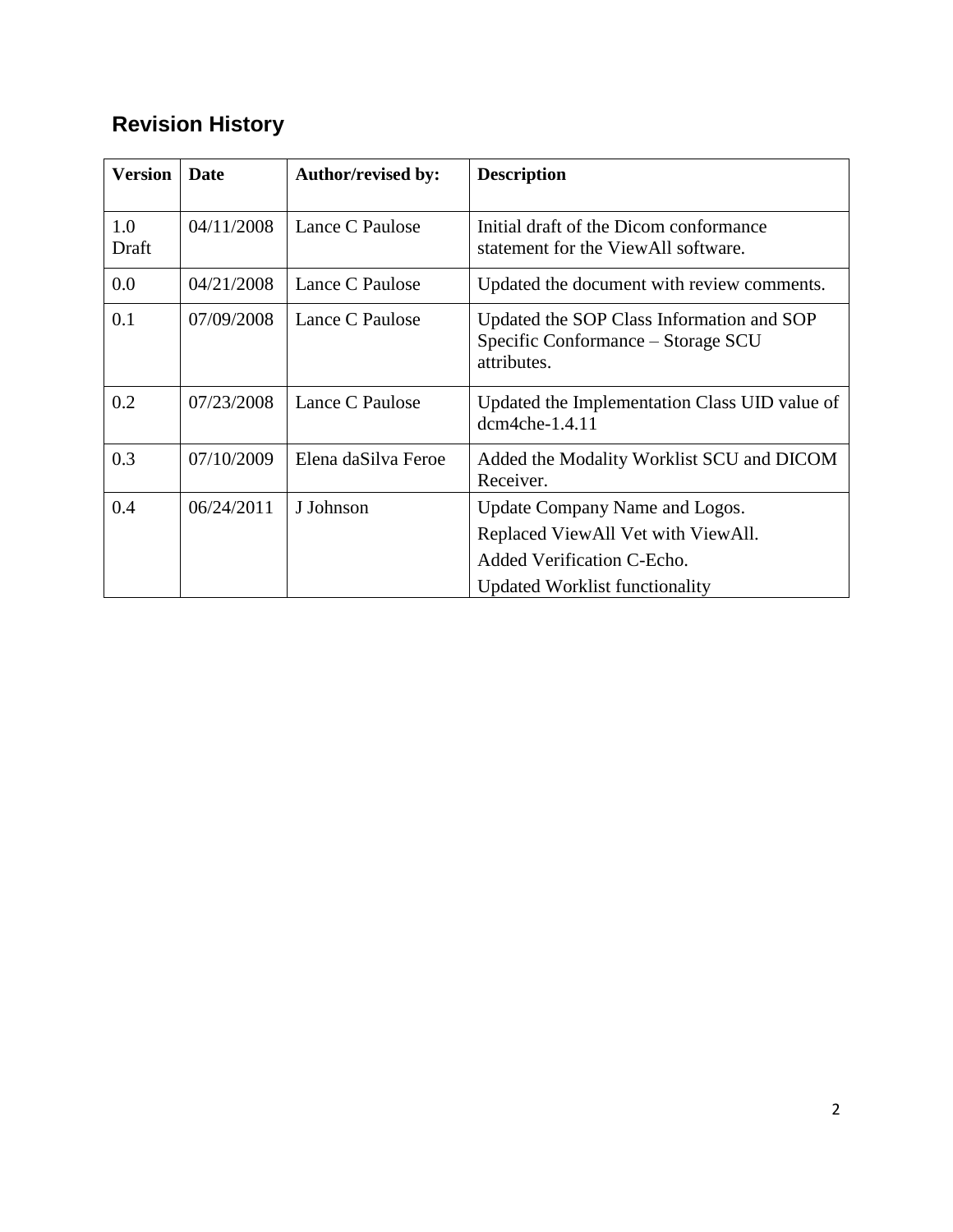## **Contents**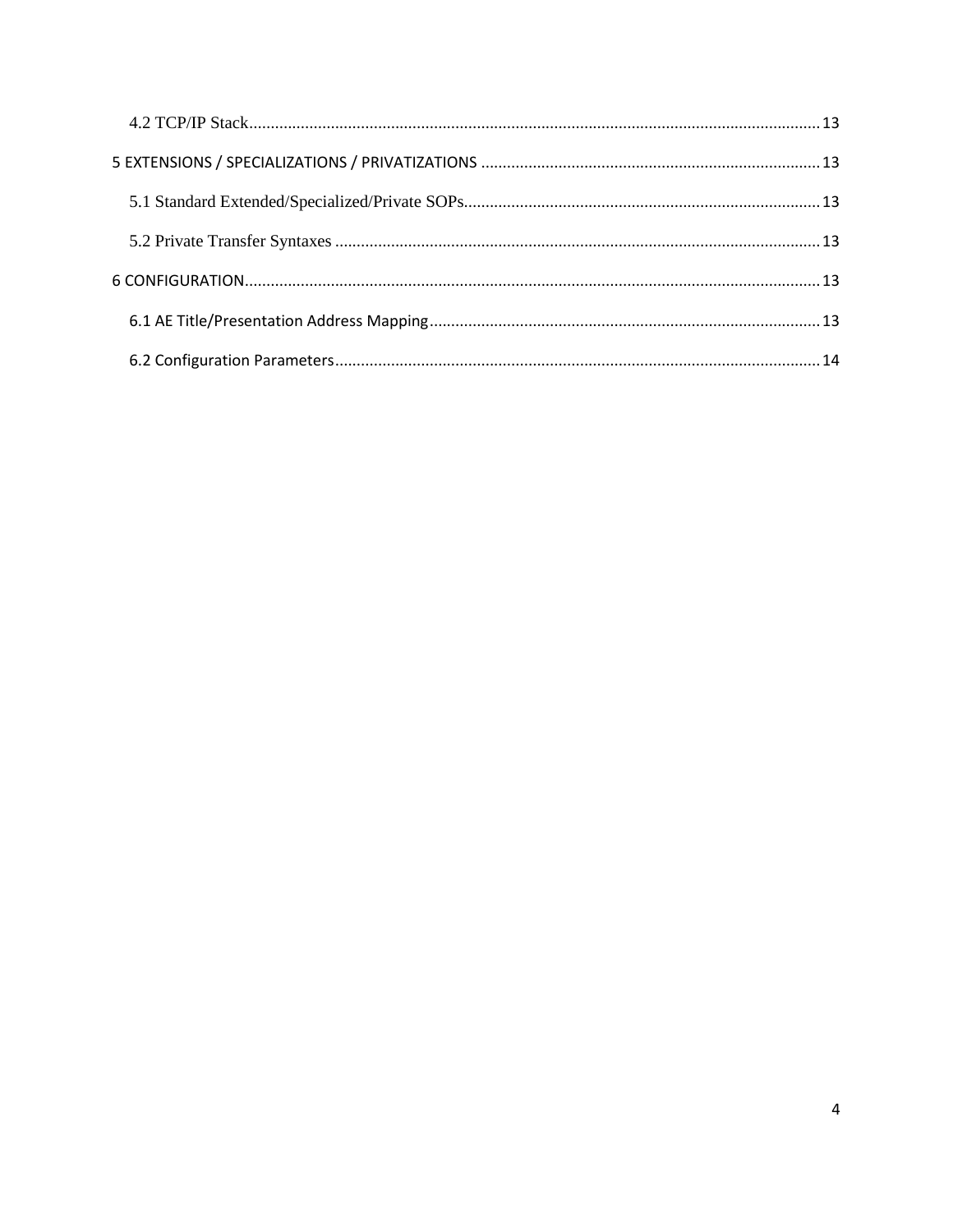## <span id="page-4-0"></span>**1 INTRODUCTION**

## <span id="page-4-1"></span>*1.1 Intended Audience*

The reader of this document is involved with system integration and/or software design.

We assume that the reader is familiar with the terminology and concepts that are used in the DICOM 3.0 standard. Readers not familiar with DICOM 3.0 terminology should first read the appropriate parts of the DICOM standard itself, prior to reading this conformance statement.

## <span id="page-4-2"></span>*1.2 Purpose of This Document*

This document is the DICOM Conformance Statement for the DICOM services of ViewAll as an acquisition modality. Its purpose is to specify compliance with the DICOM standard on the following ViewAll supported service classes:

- Digital X-Ray Image Storage For Presentation Service Class as an SCU
- DICOM Receiver
- Modality Worklist Service Class as an SCU

## <span id="page-4-3"></span>*1.3 Sources for This Document*

Digital Imaging and Communications in Medicine (DICOM) V3.0, ACR-NEMA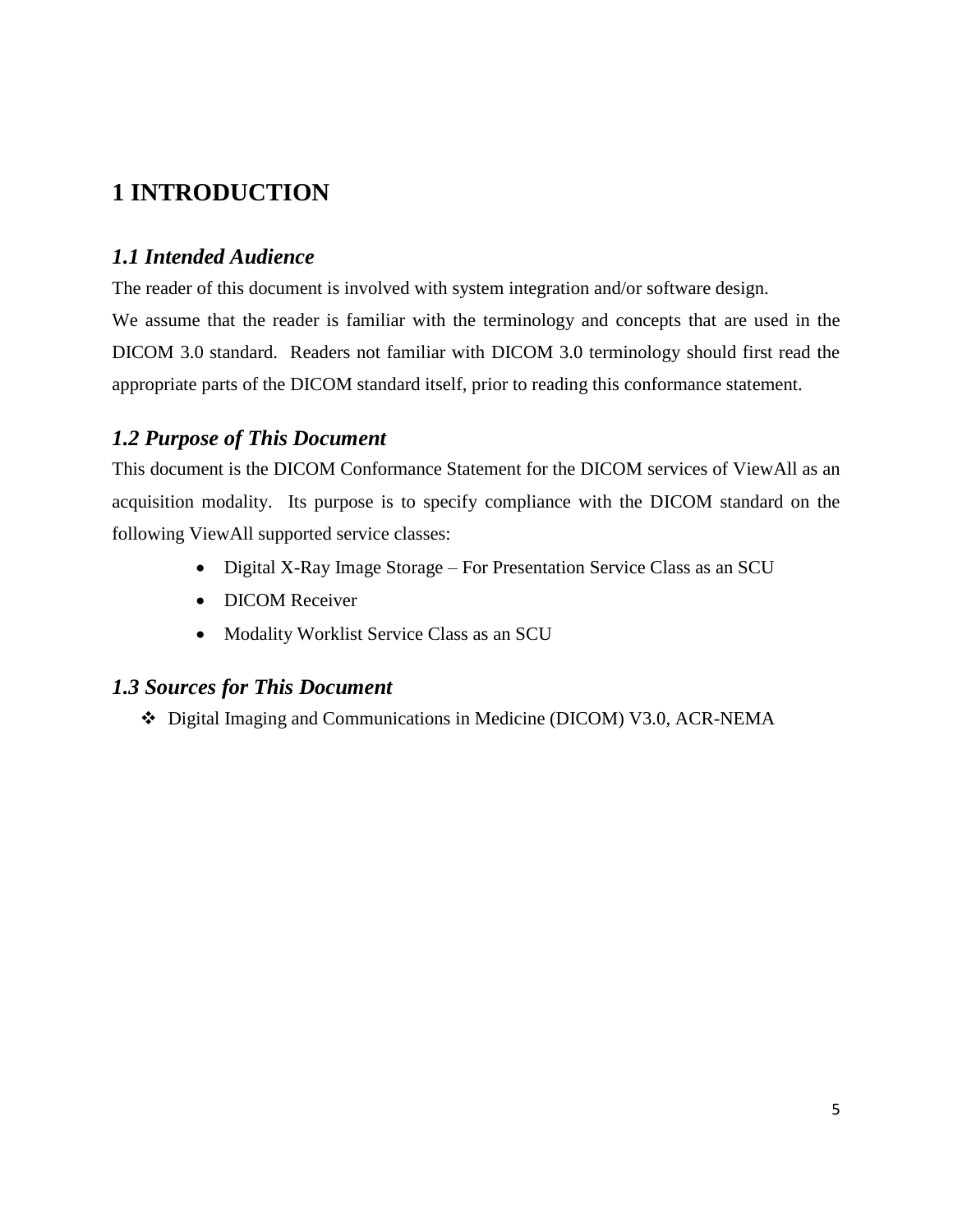## <span id="page-5-0"></span>**2 IMPLEMENTATION MODEL**

The ViewAll is a point-to-point image acquisition device for image transmission, storage between DICOM modalities and the DICOM network. Basic Worklist Management service is used to get patient demographic data from an existing server. The DICOM Receiver allows ViewAll to store images that are sent from other Application Entities (AE).

#### <span id="page-5-1"></span>*2.1 Application Data Flow Diagram*

The Basic and Specific Application models for this device are shown in the following illustrations:



DICOM Standard Interface

Figure 2.1 Application Data Flow Diagram

The DICOM Receiver is a Microsoft Windows (Windows 7, Vista and XP) application for the transfer of DICOM images. It is executed on OS startup as a separate application process for all Windows operating systems.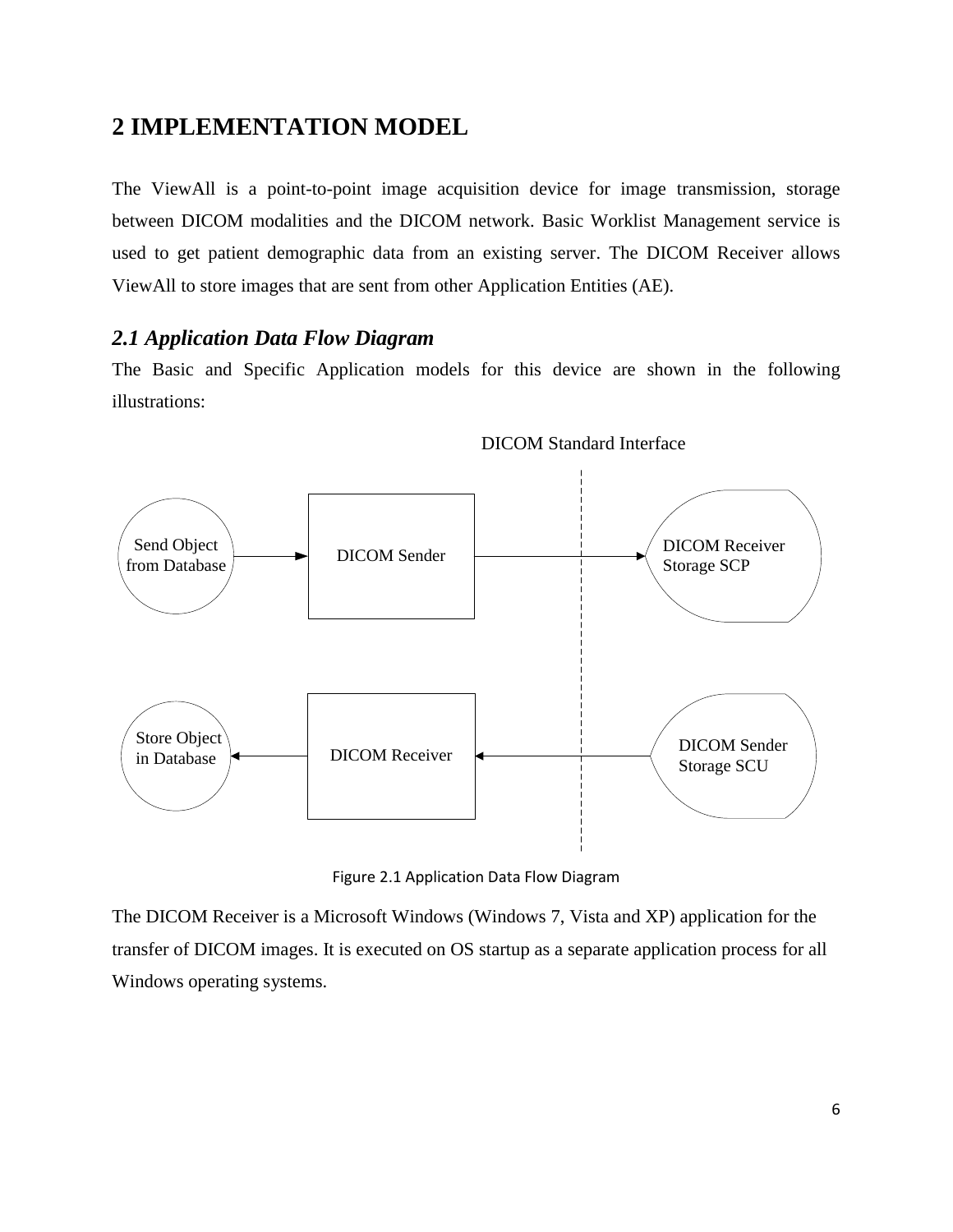## <span id="page-6-0"></span>*2.2 Functional Definitions of AE's*

#### <span id="page-6-1"></span>**2.2.1 Storage SCU**

ViewAll Store SCU is implemented as an application entity for transmitting DX images.

The DICOM Storage Service of DX image is used to send demographic information and pixel data to an external image manager.

- Initiate a DICOM association to send the SC IOD
- Issue a C-STORE service
- Send the IOD with the pixel data processed as defined in the configuration of the external user
- Access the local database to update the exam information.
- Close the Association

The DICOM Receiver waits for other Application Entities (AEs) to initiate DICOM storage requests. Then it informs the user that a Store request was received. The user must acknowledge and approve the Store, in order for the patient to be added and the images to be saved in the ViewAll image management database.

#### <span id="page-6-2"></span>**2.2.2 Modality Worklist SCU**

ViewAll Modality Worklist SCU is implemented as an application entity for retrieving the Modality Worklist from any DICOM Server SCP. The DICOM C-Find Service of MWL is used to request the scheduled procedure steps.

- Initiate a DICOM association to request the Modality Worklist
- Issue a C-FIND request with the requested attributes IOD
- Send the IOD to the DICOM Server SCP
- Access the local database to add or update the scheduled objects
- Close the Association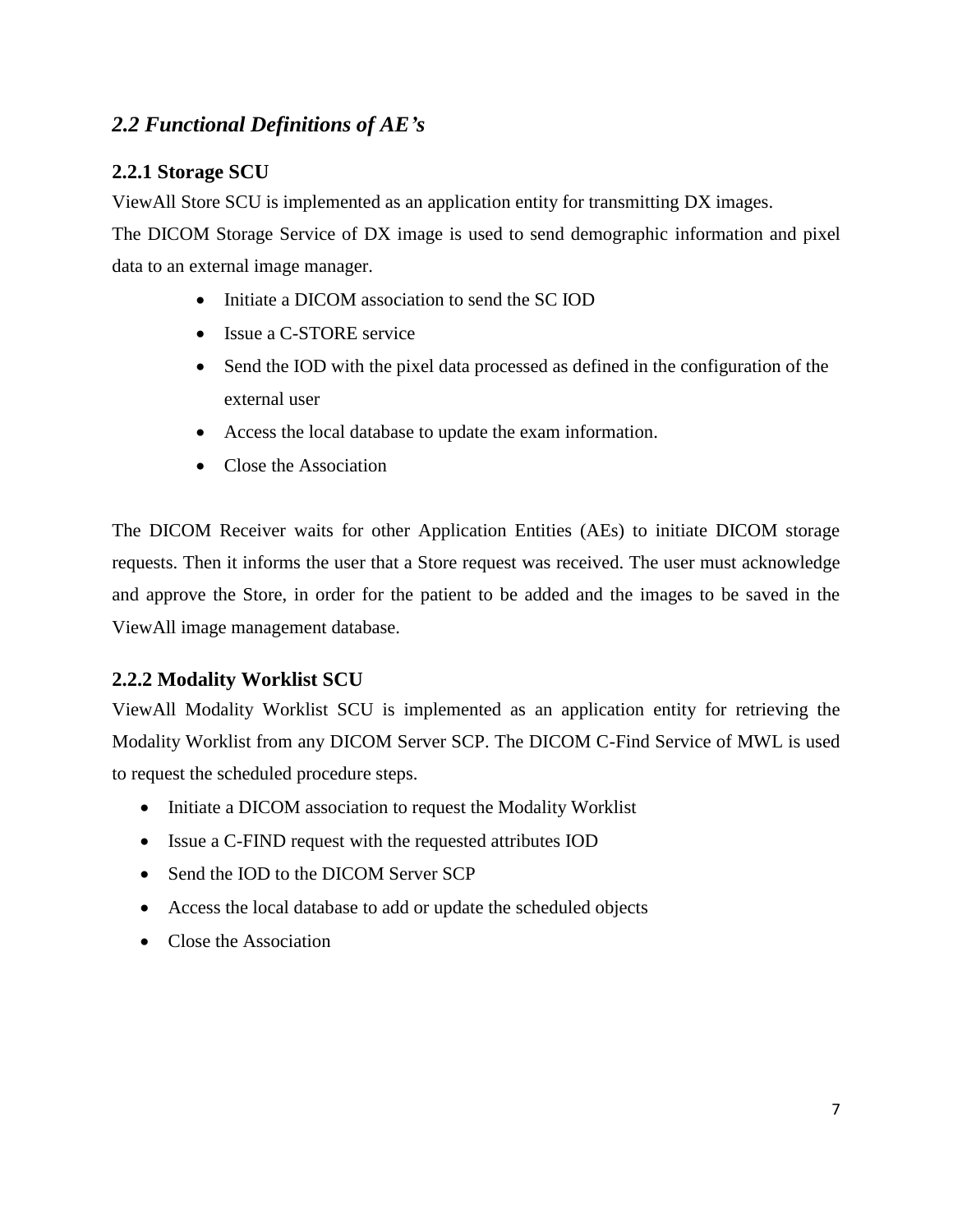#### <span id="page-7-0"></span>**2.2.3 Verification (Echo) SCU**

ViewAll will automatically respond to a Verification request when the DICOM Receiver is enabled. Verification requests from ViewAll to other DICOM AE are initiated manually with user dialog indicating success or failure.

# <span id="page-7-1"></span>**3 AE SPECIFICATIONS**

## <span id="page-7-2"></span>*3.1 Supported Services*

ViewAll provides Standard Conformance to the DICOM V3.0 SOP Classes as an SCU .

| <b>SOP Class Name</b>                      | <b>SOP Class UID</b>          |
|--------------------------------------------|-------------------------------|
| <b>Verification SOP Class</b>              | 1.2.840.10008.1.1             |
| Media Storage SOP Class                    | 1.2.840.10008.5.1.4.1.1.1.1   |
| Modality Worklist Information Model - FIND | $\mid$ 1.2.840.10008.5.1.4.31 |

Table 3.1 SOP Classes Supported as an SCU

## **3.1.1 Association Establishment Policies**

## <span id="page-7-3"></span>**3.1.1.1 General**

Before any SOP Classes can be exchanged between the ViewAll (SCU) and the SCP, an association stage takes place to negotiate the capabilities of the SCU and SCP.

## <span id="page-7-4"></span>**3.1.1.2 Number of Associations**

The ViewAll opens only one association at a time.

## <span id="page-7-5"></span>**3.1.1.3 Asynchronous Nature**

Asynchronous mode is not supported. All operations will be performed synchronously.

## <span id="page-7-6"></span>**3.1.1.4 Implementation Identifying Information**

The ViewAll SCU will respond with the following implementation identifying parameters:

| <b>Implementation Class UID</b> | <b>Implementation Version Name</b> |  |  |
|---------------------------------|------------------------------------|--|--|
| 1.2.40.0.13.1.1                 | $dcm4che-1.4.11$                   |  |  |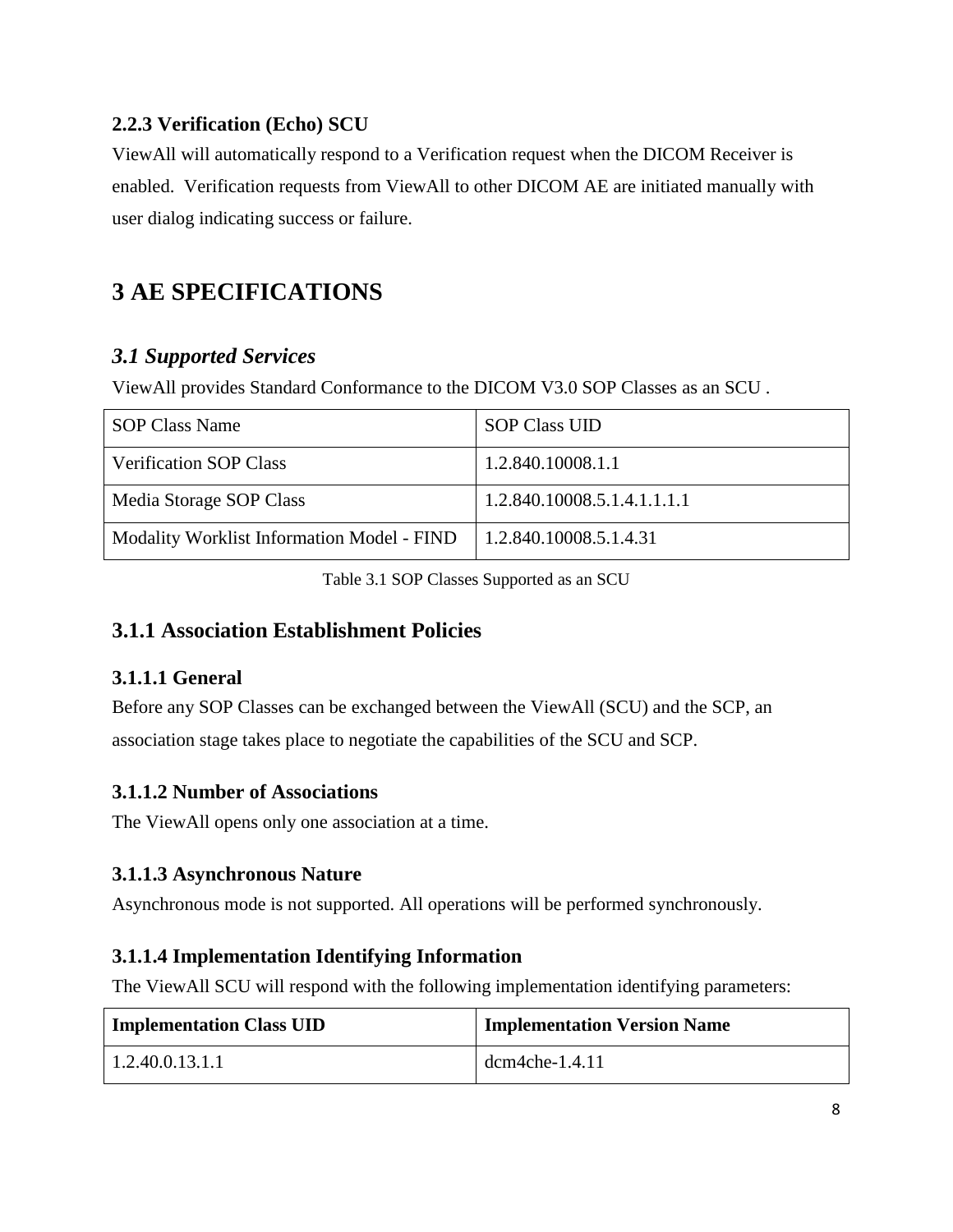## **3.1.2 Association Initiation Policy**

ViewAll attempts to initiate a new association for every service.

| <b>Presentation Context Table - Proposed</b>         |                                 |                                       |                     |            |  |  |  |
|------------------------------------------------------|---------------------------------|---------------------------------------|---------------------|------------|--|--|--|
|                                                      | <b>Abstract Syntax</b>          | <b>Transfer Syntax</b>                | Role                |            |  |  |  |
| <b>SOP Class Name</b>                                | <b>SOP Class UID</b>            | <b>Transfer Syntax</b><br><b>Name</b> | UID                 |            |  |  |  |
| Verification                                         | 1.2.840.10008.1.1               | Explicit VR Little<br>Endian          | 1.2.840.10008.1.2.1 | <b>SCU</b> |  |  |  |
| Digital X-ray<br>Presentation                        | 1.2.840.10008.5.1.4.<br>1.1.1.1 | <b>Explicit VR Little</b><br>Endian   | 1.2.840.10008.1.2.1 | <b>SCU</b> |  |  |  |
| <b>Modality Worklist</b><br><b>Information Model</b> | 1.2.840.10008.5.1.4.<br>31      | Explicit VR Little<br>Endian          | 1.2.840.10008.1.2.1 | <b>SCU</b> |  |  |  |

#### <span id="page-8-0"></span>**3.1.2.1 Presentation Context Table**

Table 3.2 Presentation Context List

## <span id="page-8-1"></span>**3.1.2.2 Called/Calling AE-Titles**

This can be modified during configuration via a configuration setting. The calling AE Title is case sensitive. The calling AE- Title is "VIEWALLVET" and can be modified by the user.

## <span id="page-8-2"></span>**3.1.2.3 Association Initiation by Real World Activity**

#### *3.1.2.3.1 Storage*

The ViewAll Digital X-ray Presentation AE initiates a new association for each set of images it needs to transfer. The status of the image transfer is displayed by the status bar available at the bottom left corner of the software. If the SCP AE rejects the Association, then the ViewAll will explicitly notify the user.

When the DICOM Receiver receives images to be stored, it prompts the user to select the appropriate patient, based on the Tag information found in the image. Only then will it proceed with adding the patient and images to the database.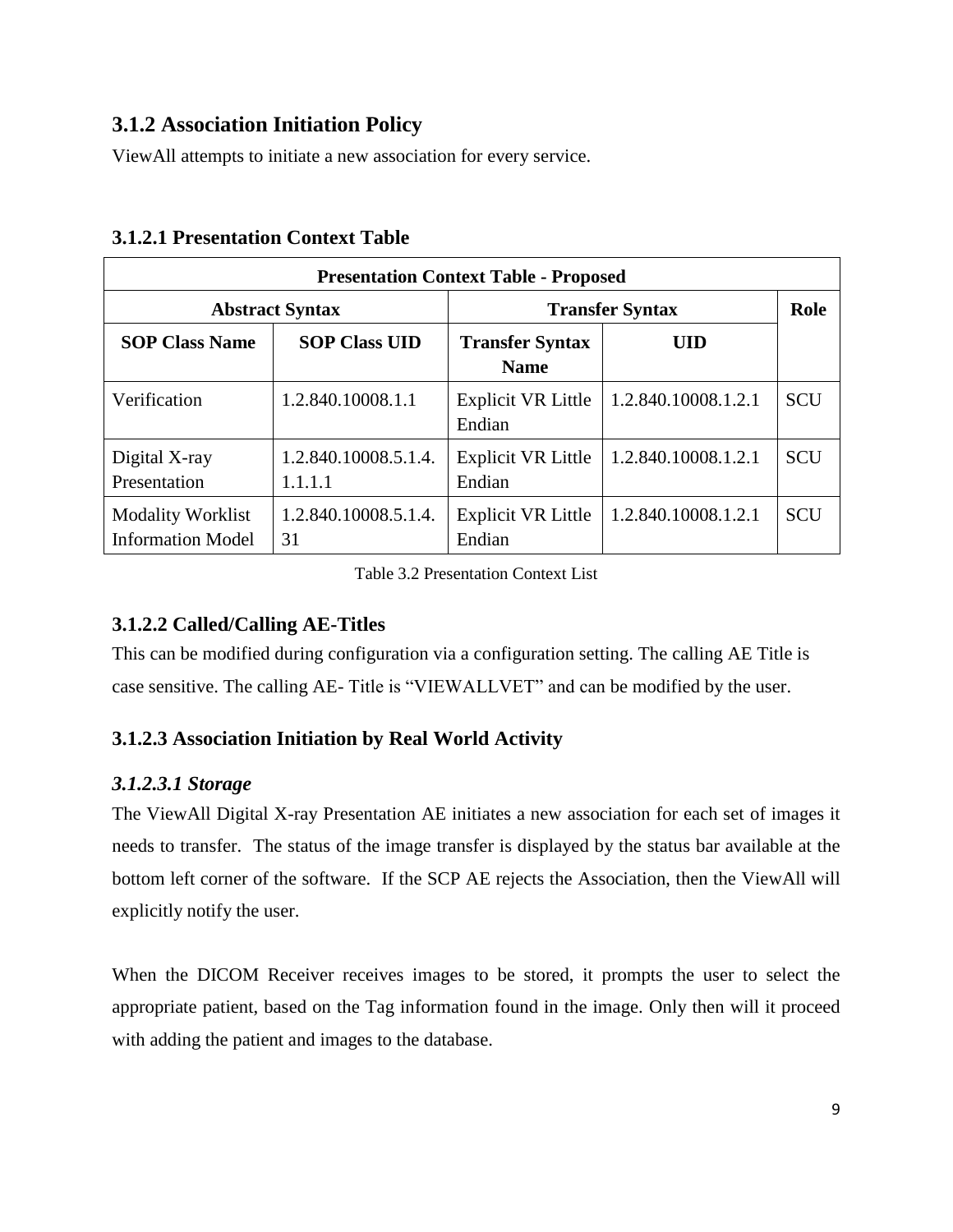#### *3.1.2.3.2 Modality Worklist*

The ViewAll Worklist SCU AE initiates a separate Association for each Worklist of items to be obtained. If the SCP AE rejects the Association, then ViewAll issues a warning message.

## **3.1.3 SOP Specific Conformance**

## <span id="page-9-0"></span>**3.1.3.1 SOP Specific Conformance – Storage SCU**

| <b>Attribute Name</b>                 | <b>Tag</b>   | <b>VR</b> | <b>VM</b>    | <b>Remark</b> |
|---------------------------------------|--------------|-----------|--------------|---------------|
| Patient's Name                        | (0010, 0010) | PN        | $\mathbf{1}$ | Configurable  |
| Patient ID                            | (0010, 0020) | LO        | $\mathbf{1}$ | Configurable  |
| Patient's Sex                         | (0010, 0040) | LO        | $\mathbf{1}$ | Configurable  |
| Patient's Sex Neutered                | (0010, 2203) | CS        | $\mathbf{1}$ | Configurable  |
| Patient's Birth Date                  | (0010, 0030) | DA        | $\mathbf{1}$ | Configurable  |
| Patient's Weight                      | (0010, 1030) | <b>DS</b> | $\mathbf{1}$ | Configurable  |
| Patient's Size                        | (0010, 1020) | <b>DS</b> | 1            | Configurable  |
| Patient's Telephone<br><b>Numbers</b> | (0010, 2154) | <b>SH</b> | $1-n$        | Configurable  |
| Patient's Comment                     | (0010, 4000) | <b>LT</b> | $\mathbf{1}$ | Configurable  |
| <b>Patient Species Description</b>    | (0010, 2201) | LO        | 1            |               |
| Other Patient's IDs                   | (0010, 1000) | LO        | $1-n$        |               |
| <b>Institution Name</b>               | (0008, 0080) | LO        | $\mathbf{1}$ | Configurable  |
| <b>Institution Address</b>            | (0008, 0081) | <b>ST</b> | $\mathbf{1}$ | Configurable  |
| Performing Physician Name             | (0008, 1050) | PN        | $1-n$        | Configurable  |
| Responsible Person                    | (0010, 2297) | PN        | $\mathbf{1}$ | Configurable  |
| Responsible Person Role               | (0010, 2298) | CS        | $\mathbf{1}$ | Configurable  |
| Responsible Organization              | (0010, 2299) | LO        | $\mathbf{1}$ | Configurable  |
| <b>Breed Registration Number</b>      | (0010, 2295) | LO        | $\mathbf{1}$ | Configurable  |
| <b>Issuer Of Patient ID</b>           | (0010, 0021) | LO        | $\mathbf{1}$ |               |
| Type Of Patient ID                    | (0010, 0022) | CS        | $\mathbf{1}$ |               |
| <b>Study Date</b>                     | (0008, 0020) | DA        | $\mathbf{1}$ |               |
| Study ID                              | (0020, 0010) | <b>SH</b> | $\mathbf{1}$ |               |

#### *3.1.3.1.1 Supported attributes*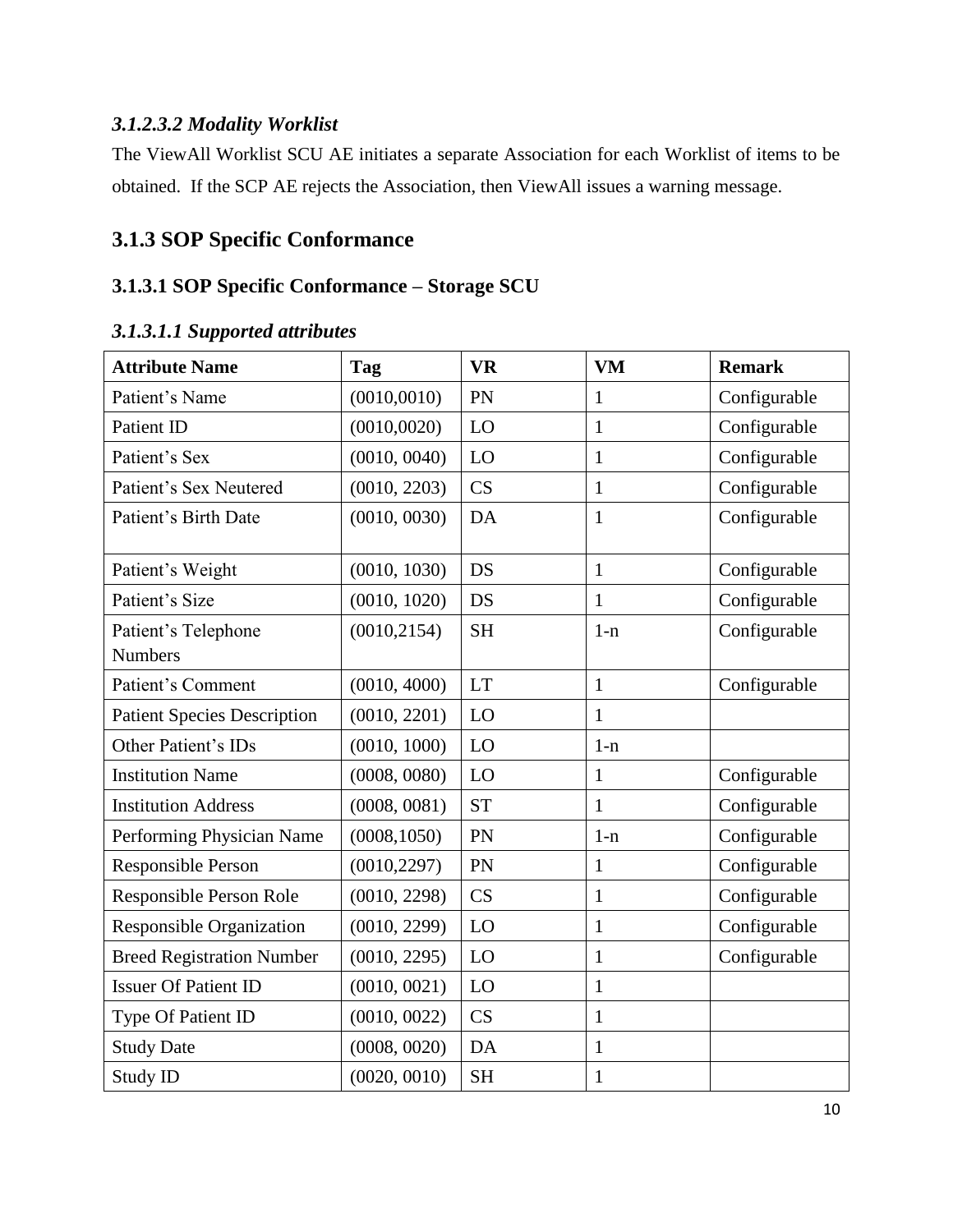| <b>Study Instance UID</b>                   | (0020, 000D) | UI        | $\mathbf{1}$   |              |
|---------------------------------------------|--------------|-----------|----------------|--------------|
| Image Type                                  | (0008, 0008) | CS        | $1-n$          |              |
| <b>Acquisition Date</b>                     | (0008, 0022) | DA        | $\mathbf{1}$   |              |
| Modality                                    | (0008, 0060) | CS        | 1              |              |
| <b>Accession Number</b>                     | (0008, 0050) | <b>SH</b> | $\mathbf{1}$   |              |
| <b>Output Power</b>                         | (0018, 5000) | <b>SH</b> | $1-n$          |              |
| X-Ray Tube Current in mA                    | (0018, 9330) | <b>FD</b> | 1              | Configurable |
| <b>Exposure Time</b>                        | (0018, 1150) | IS        | 1              | Configurable |
| <b>Image Comments</b>                       | (0020, 4000) | <b>LT</b> | $\mathbf{1}$   | Configurable |
| Manufacturer                                | (0080, 0070) | LO        | 1              |              |
| Device Serial Number                        | (0018, 1000) | LO        | $\mathbf{1}$   |              |
| <b>Rows</b>                                 | (0028, 0010) | <b>US</b> | 1              |              |
| Columns                                     | (0028, 0011) | <b>US</b> | $\mathbf{1}$   |              |
| Samples Per Pixel                           | (0028, 0002) | <b>US</b> | $\mathbf{1}$   |              |
| <b>Bits Allocated</b>                       | (0028, 0100) | <b>US</b> | 1              |              |
| <b>Bits Stored</b>                          | (0028, 0101) | <b>US</b> | $\mathbf{1}$   |              |
| <b>Pixel Representation</b>                 | (0028, 0103) | <b>US</b> | $\mathbf{1}$   |              |
| <b>High Bit</b>                             | (0028, 0102) | <b>US</b> | 1              |              |
| Image Type                                  | (0008,0008)  | CS        | $1-n$          |              |
| <b>Burned In Annotation</b>                 | (0028, 0301) | CS        | $\mathbf{1}$   |              |
| <b>Pixel Intensity Relationship</b>         | (0028, 1040) | CS        | 1              |              |
| <b>Pixel Intensity Relationship</b><br>Sign | (0028, 1041) | <b>SS</b> | $\mathbf{1}$   |              |
| Rescale Intercept                           | (0028, 1052) | DS        | 1              |              |
| <b>Rescale Slope</b>                        | (0028, 1053) | <b>DS</b> | $\mathbf{1}$   |              |
| Rescale Type                                | (0028, 1054) | LO        | 1              |              |
| <b>Lossy Image Compression</b>              | (0028, 2110) | CS        | $\mathbf{1}$   |              |
| Detector Type                               | (0018,7004)  | CS        | 1              |              |
| Device Description                          | (0050, 0020) | LO        |                | Configurable |
| <b>Imager Pixel Spacing</b>                 | (0018, 1164) | <b>DS</b> | $\overline{2}$ |              |
| Presentation Intent Type                    | (0008, 0068) | CS        | 1              |              |
| Photometric Interpretation                  | (0028,0004)  | CS        | $\mathbf{1}$   |              |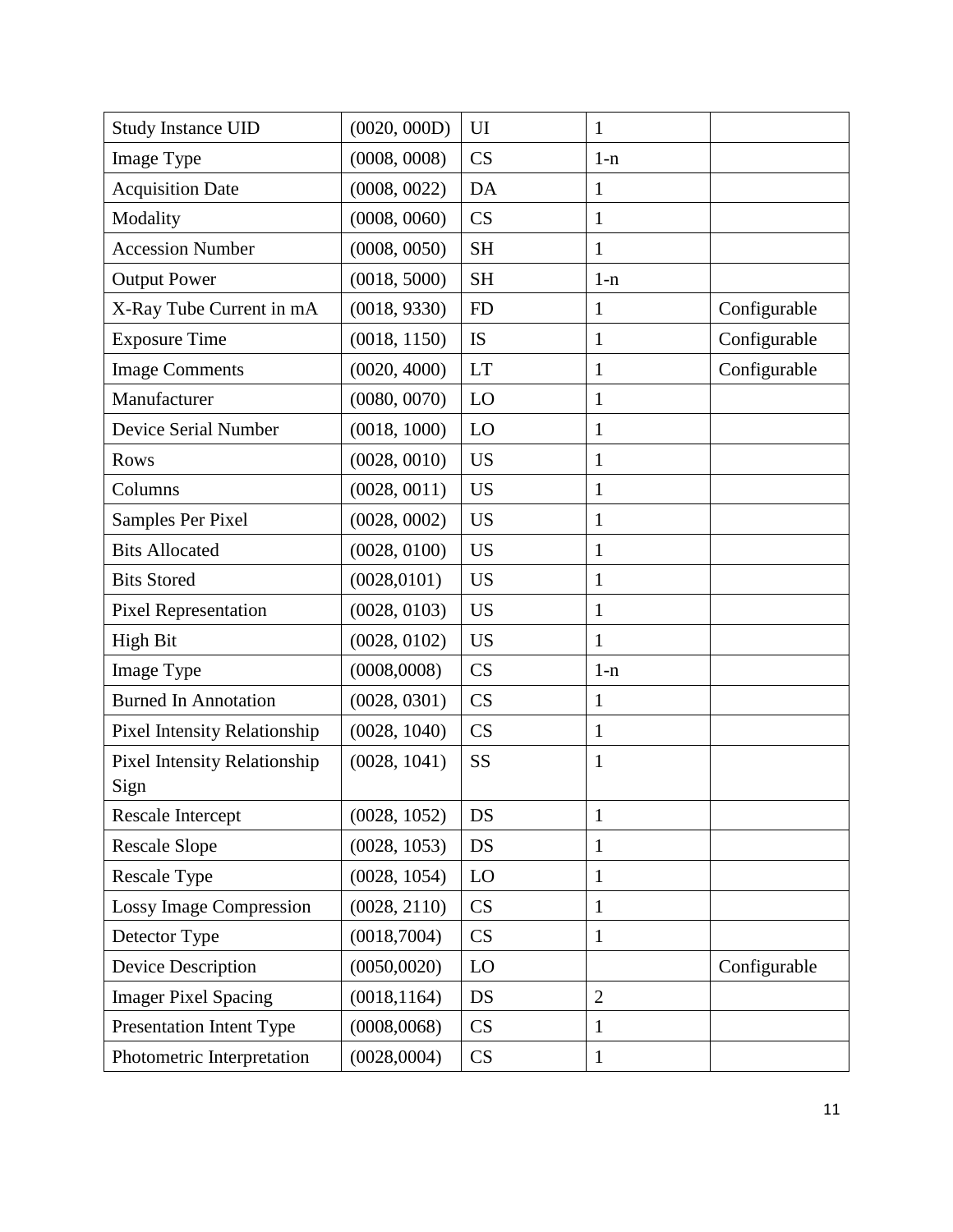| <b>Presentation LUT Shape</b>             | (2050,0010)  | CS        | 1              |              |
|-------------------------------------------|--------------|-----------|----------------|--------------|
| Anatomic Region Sequence                  | (0008, 2218) | SQ        | 1              |              |
| <b>Acquisition Context</b><br>Sequence    | (0040, 0555) | SQ        | $\mathbf{1}$   |              |
| <b>Transfer Syntax UID</b>                | (0020, 0010) | UI        | 1              |              |
| <b>Source Application Entity</b><br>Title | (0020, 0016) | AE        | $\mathbf{1}$   |              |
| <b>SOP Class UID</b>                      | (0008, 0016) | UI        | 1              |              |
| Media Storage SOP Class<br><b>UID</b>     | (0002, 0002) | UI        | 1              |              |
| <b>Instance Creation Time</b>             | (0008, 0013) | TM        | $\mathbf{1}$   |              |
| <b>Instance Creation Date</b>             | (0008, 0012) | DA        | 1              |              |
| <b>SOP Instance UID</b>                   | (0008, 0018) | UI        | 1              |              |
| <b>Study Instance UID</b>                 | (0020, 000D) | UI        | 1              |              |
| Specific Character Set                    | (0008, 0005) | CS        | $1-n$          |              |
| Window Width                              | (0028, 1051) | DS        | $1-n$          |              |
| <b>Window Center</b>                      | (0028, 1050) | DS        | $1-n$          |              |
| <b>Patient Orientation</b>                | (0020, 0020) | <b>CS</b> | $\overline{2}$ | Configurable |
| <b>Image Laterality</b>                   | (0020, 0062) | CS        | 1              | Configurable |

| Table 3.3 C-Store SCU Standard DICOM Attributes |  |
|-------------------------------------------------|--|
|-------------------------------------------------|--|

#### <span id="page-11-0"></span>**3.1.3.2 SOP Specific Conformance - Modality Worklist SCU**

## *3.1.3.2.1 Supported attributes*

| <b>Attribute Name</b> | Tag          | <b>VR</b> | <b>VM</b> | <b>Remark</b> |
|-----------------------|--------------|-----------|-----------|---------------|
| Modality              | (0008,0060)  |           |           | Configurable  |
| <b>Study Date</b>     | (0008, 0020) | DA        |           | Configurable  |

Table 3.4 Modality Worklist Information Model Attributes

## **3.1.4 Association Acceptance Policy**

Not applicable, because the VIEWALL (SCU) cannot accept an Association.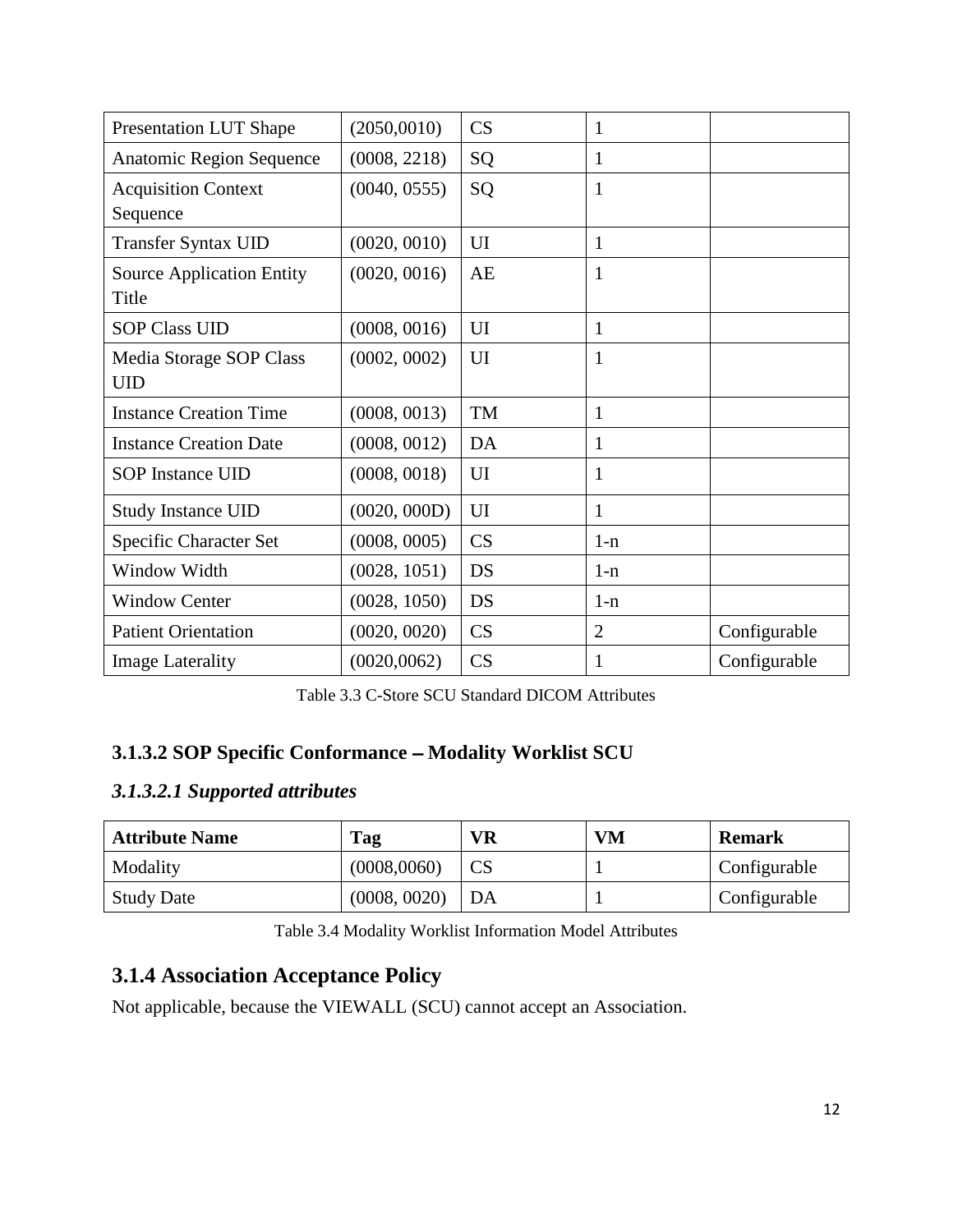# <span id="page-12-0"></span>**4 COMMUNICATION PROFILES**

## <span id="page-12-1"></span>*4.1 Supported Communication Stacks*

DICOM Upper Layer (PS 3.8) is supported using TCP/IP.

## <span id="page-12-2"></span>*4.2 TCP/IP Stack*

<span id="page-12-3"></span>The ViewAll (SCU) uses TCP/IP for the protocol stacks.

## **5 EXTENSIONS / SPECIALIZATIONS / PRIVATIZATIONS**

## <span id="page-12-4"></span>*5.1 Standard Extended/Specialized/Private SOPs*

None Supported

## <span id="page-12-5"></span>*5.2 Private Transfer Syntaxes*

<span id="page-12-6"></span>None Supported

# **6 CONFIGURATION**

See ViewAll User Manual for configuration.

## <span id="page-12-7"></span>*6.1 AE Title/Presentation Address Mapping*

The Local AE Title is configured as "VIEWALLVET". The title could be viewed in the Tools-> DICOM Settings menu.

The Local AE Title of the Receiver is configured as "VAVSER". The title could be viewed in the Tools-> DICOM Settings menu.